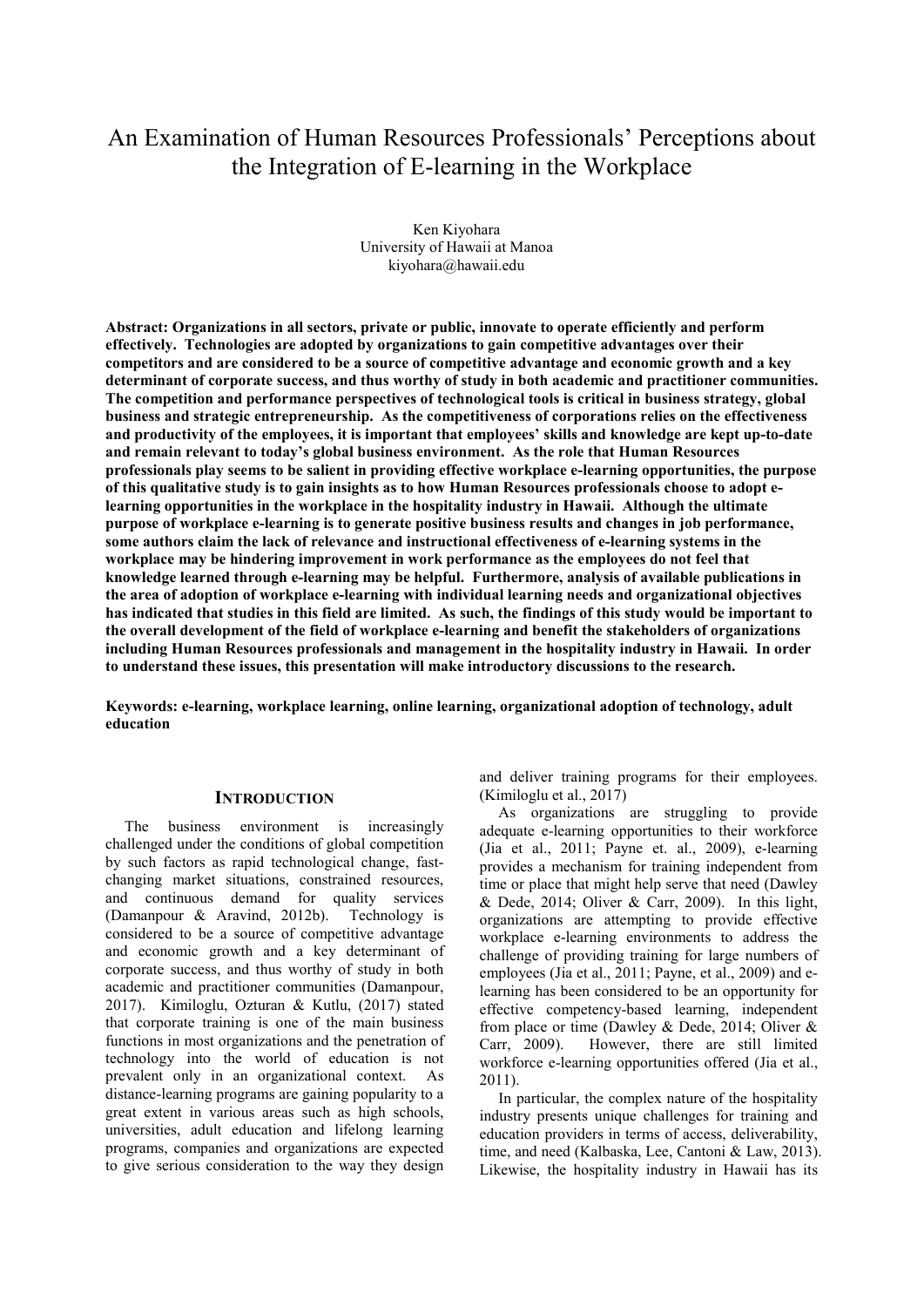particular challenges as the industry is in operation 24 hours a day. In addition, as constant change and uncertainty in the business environment of the hospitality industry creates a situation that requires all employees to learn continuously (Kalbaska et al., 2013), it has become more challenging for the employees to have professional development opportunities as the corporate trainers would not be able to conduct face-to-face training sessions.

This is making it more challenging for the employees in the hospitality industry in Hawaii to be abreast with updated skills, knowledge and technological skills (Jia et al., 2011; Payne et al., 2009) as the success of tourism enterprises depends largely on employees in terms of how they are recruited, managed, trained and educated through a process of continuing learning and career development (Kalbaska et al., 2013). Although elearning has been widely adopted in the hospitality industry (as well as other methods of training delivery) (European Commission, 2001) as a means of increasing skills and providing knowledge, the levels of adoption differ significantly (Buhalis & Law, 2008).

Additionally, as the workforce today is becoming more diverse in terms of gender, culture and generations, it is posing new challenges in human resources development in the hospitality industry (Gratton & Scott, 2016; Oh & Reeves, 2014; Ogawa, 2015). Since the competitiveness of organizations depends on the effectiveness and productivity of the employees, it is critical to keep employees' skills and knowledge up-to-date and relevant to today's global business environment (Chen, & Kao, 2012; Wang et al., 2011). In this environment, the role that Human Resources professionals play has become critical in determining and adopting learning opportunities in organizations. Thus, this study seeks to explore how Human Resources professionals think about elearning as a strategy to meet the training needs of their employees in the hospitality industry in Hawaii.

Therefore, this qualitative study will seek to explore how Human Resources professionals think about e-learning as a strategy to meet training needs. Also, it will investigate the various factors of workplace e-learning to gain insights into corporate decision making from the perspective of human resources professionals. Specifically, this study will investigate the role that Human Resources professionals play in making decisions to adopt elearning in terms of (1) how they decide to adopt elearning; (2) what factors influence their decisions; and (3) how they perceive the effectiveness of elearning. In particular, this study seeks to understand what factors Human Resources professionals may think important when making decisions for adoption of e-learning through four major variables, which are individual, strategic, structural and organizational.

## **STATEMENT OF THE PROBLEM**

Corporate training is one of the main business functions in most organizations and the penetration of technology into the world of education is not prevalent only in an organizational context. At the same time, traditional methods of professional development such as conferences, workshops, and seminars have been found to deter working professionals from participating due to financial and time constraints, lack of support from supervisors, peers, and organizations, and geographical factors (Chong et. al., 2016). In this learning environment, elearning has been found to be an alternative to faceto-face education as it facilitates lifelong learning to increase the accessibility of professional development (Chong et. al., 2016). The continuing development of information and communication technology has facilitated e-learning to become a new method of employee e-learning in the workplace as well as to provide employees with different learning provide employees with different learning opportunities regardless of time and place. Additionally, the learner-centered approach makes elearning an effective e-learning method for employees that could also influence them to change their learning behaviors in their work environments (Yoo, Han & Huang, 2012a). Such changes in the training contexts of organizations have also developed the need for organizations to understand e-learning in order to facilitate adoption (Yoo, Boland Jr, Lyytinen, & Majchrzak, 2012b).

Although global corporate e-learning market is growing rapidly, there are a variety of issues and challenges involving online training and its application to workplace e-learning (Kimiloglu et al., 2017) and Human Resources professionals appear to play an important role in providing workplace elearning opportunities for their employees (Wang, 2011; Wang et al., 2011). There are a variety of issues and challenges involving workplace e-learning and its application to workforce development (Jia et al., 2011). Lagging skills and knowledge may be impairing task performance in the workplace due to lack of effective workforce e-learning opportunities (Cheng et al., 2011). This is especially true since corporations are facing a constantly changing environment due to globalization, economic pressure, and the changing nature of work in the  $21<sup>st</sup>$  century (Jia et al., 2011; Wang et al., 2011).

The organizational structure impacts decision making about adoption of technologies and in general organizational adoptions of technologies are conceptualized as the "development and use of new approaches for performing the work of management, new organizational strategy and structure, and new processes that produces changes in the organization's managerial procedures and administrative systems" (Damanpour, 2014, p. 1269). The factors involving technological adoption for employee training in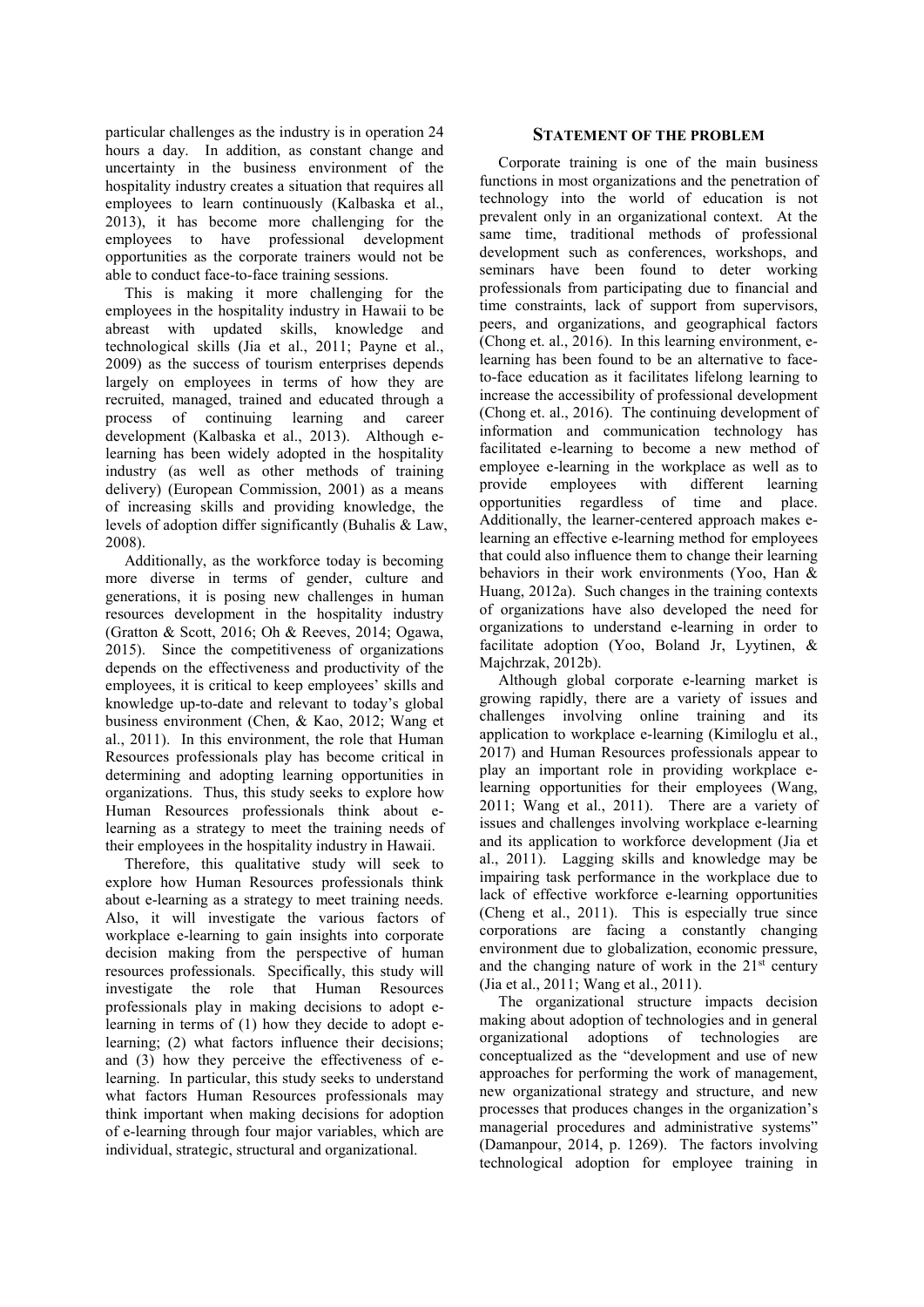organizations has two facets. One is that it may improve work efficiency with technological tools and opportunities that can enhance the effectiveness of training and achieve the desired educational objectives at a wider scope with fewer resources. The other facet is that transforming established training programs and practices may require much investment and face possible employee and management resistance (Kimiloglu et al., 2017).

Currently, technology is one of the major driving forces in Human Resources management (Stone et. al., 2015) and e-learning represents an important juncture in Human Resources Development and the impact of such changes at an organizational level is not negligible if we consider how technology affects learning and sharing dynamics, knowledge management and continuous training. ASTD 2009 report stated that in 2009 almost a third of all training in the EU was conducted by means of technology and it is expected that e-learning will soon play an overwhelming role in the training industry (Pineda-Herrero, Quesada, & Stoian, 2011). According to another industrial report focusing more specifically on corporate e-learning, the entire e-learning market was expected to grow by over 20% annually up through 2017. Specifically, corporate e-learning showed most notable growth segments in the education industry with an expected growth rate of 13% up through 2017 (Kimiloglu et al., 2017). Thus, it seems apparent that e-learning is gaining its popularity (Moore & Kearsley, 2011) and corporate training or professional development in the hospitality industry are also part of this trend. Because of the drastic growth of elearning, it seems salient to discuss the quality and the efficacy of e-learning in organizational settings.

As it is commonly perceived that organizations must adopt technological innovations to be effective (Damanpour & Aravind, 2012a) research can guide the management to find out what organizational processes facilitate the adoption of technology and why some organizations are able to adopt more technologies than others (Damanpour, 2014). However, despite the growing interest from the industry, little academic research has been done in the area of workplace e-learning and therefore, little is understood about the status of e-learning courses in the hospitality industry (Chen & Kao, 2012; Damanpour, 2014, Kalbaska et al., 2013)

Kalbaska et al., (2013) suggested in his study that future empirical studies evaluate additional aspects of e-learning such as the motivational drivers for going through e-learning courses, evaluation of the quality of online training materials and whether these courses give agencies any competitive advantage. It was also implied that these further insights would help researchers and employees in the hospitality industry to understand more about the trend and rationales for adoption of e-learning in the hospitality industry (Kalbaska et al., 2013).

In order to understand these issues, this qualitative study will explore the perceptions and decision making aspects of Human Resources professionals involving adoption of e-learning in the hospitality industry in Hawaii. The hospitality industry is selected for this study as the industry is the key industry in Hawaii and it needs to be in operation twenty-four hours a day seven days a week and providing continuous training for all the employees for different shifts within the organizations, which would make the training environment particularly challenging and effective selection and implementation of e-leaning more critical (Kalbaska et al., 2013).

Purpose

The purpose of this qualitative study is to investigate to understand what factors Human Resources professionals may think important when making decisions for adoption of e-learning. Specifically, this study will explore (1) how Human Resources professionals in the organizations make decisions regarding workplace e-learning for their employees; (2) what factors they consider; and (3) how they perceive the effectiveness of e-learning for their employees.

## **Research Questions**

This qualitative study will utilize research questions to investigate how Human Resources professionals perceive and make decisions regarding various aspects of workplace e-learning for their employees.There are four overarching research questions and these four questions fall within the conceptual framework of the study.

RQ1: How do Human Resources professionals think about individual variables?

RQ2: Human Resources professionals think about strategic variables?

RQ3: How do Human Resources professionals think about structural variables?

RQ4: How do Human Resources professionals think about organizational variables?

#### **Significance of Study**

Today's hospitality industry has created increasingly complex nature of how organizations are structured. This change has developed the continuous state of change and uncertainty in all sectors of the hospitality industry and created the needs that require constant learning for the employees (Cho & Schmelzer, 2000). Providing more effective and relevant workplace e-learning is critical for corporations and e-learning may play a significant role in today's business environment (Jia et al., 2011; Wang et al., 2011).

However, research studies on adoption of technologies within organization have been relatively scarce (Damanpour, 2014) and analysis of available publications in the area of workplace e-learning with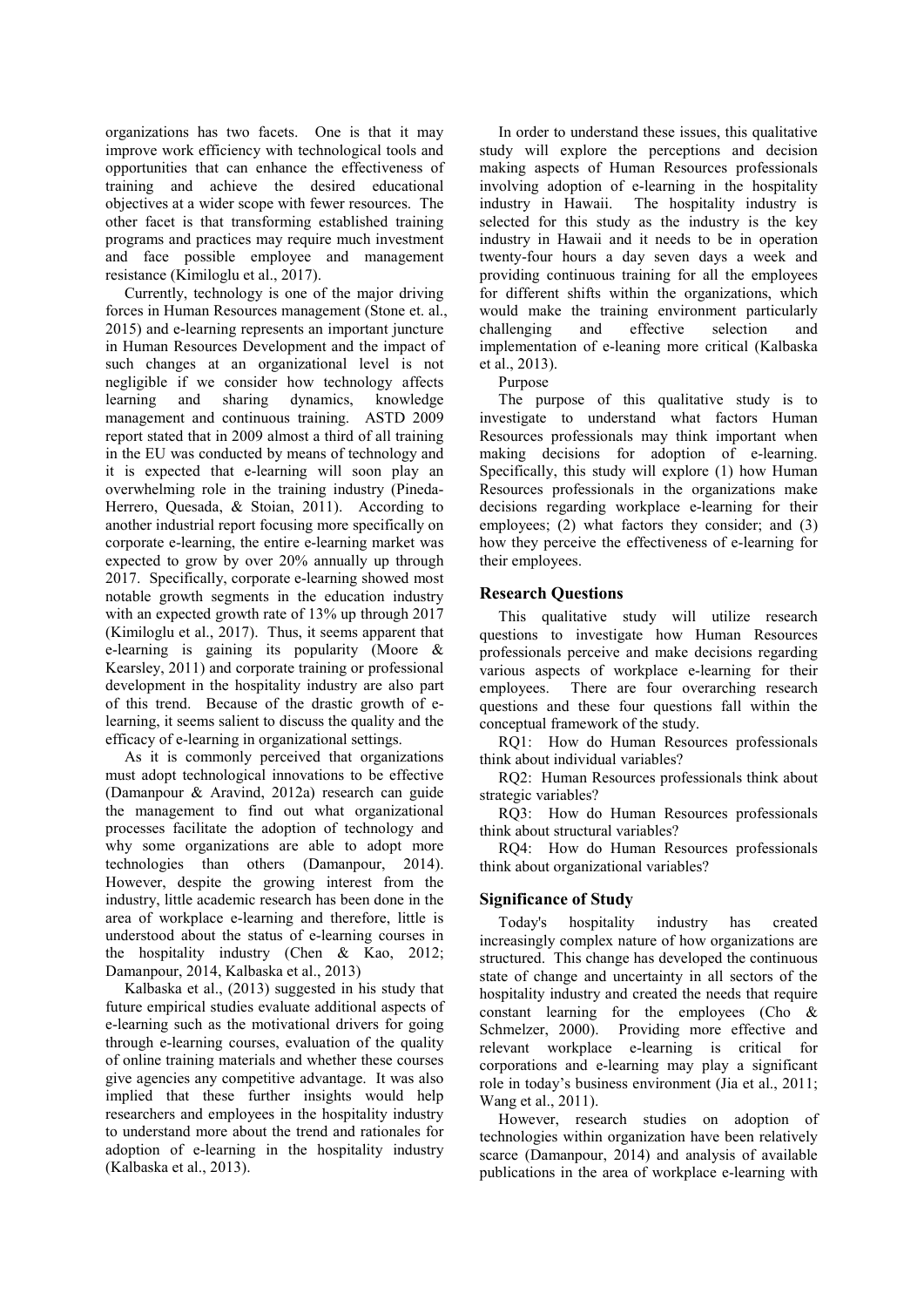individual learning needs and organizational objectives has indicated that studies in this field are limited (Chen & Kao, 2012). For instance, limited (Chen & Kao, 2012). Damanpour stated that from a sample of 524 articles published in ten leading business and economic publications from 1981 to 2008, only 3% focused on management innovations. In another systematic review of the innovation literature from a strategic management perspective, out of 342 articles, only 25 articles included management innovations (Damanpour, 2014). Furthermore, it is unclear as to why research on management innovation continue to lag behind product and process innovations (Damanpour, 2014).

As the competitiveness of corporations relies on the effectiveness and productivity of the employees, it is important that employees' skills and knowledge are kept up-to-date and remain relevant to today's global business environment (Chen & Kao, 2012; Wang et al., 2011). Furthermore, lagging skills and knowledge may be impairing task performance in the workplace due to lack of effective workforce e-learning opportunities (Cheng et al., 2011). The influence of Human Resources professionals has been found to be a significant organizational factor in affecting employees' learning environment (Damanpour & Schneider, 2006). Therefore, understanding the perspectives of Human Resources professionals as they make decisions about workplace training could help in better designing e-learning to meet workplace e-learning needs. Kimiloglu et al (2017) argue that companies producing e-learning solutions should pay special attention to customizable and flexible programs that organizations can adopt according to their needs and requirements as well as to personal factors and importance of sociability and interactivity in the e-learning environments.

Thus, e-learning is a potential solution for meeting training needs and understanding the perspectives of Human Resources professionals as they make decisions on workplace e-learning could help better meet the needs of workplace e-learning and provide more effective and relevant workplace e-learning. This study will investigate the factors that are influencing the Human Resources professionals in terms of e-learning in the workplace. Furthermore, this study is significant as Human Resources professionals can affect workers' motivation and create a work environment to encourage innovation (Damanpour & Schneider, 2006).

Overall, this explorative study with Human Resources professionals would contribute the hospitality industry in Hawaii by bringing out a clearer picture of the current environment of workplace e-learning within organizations. The findings would be able to provide a guidance as to the nature and kind of workplace e-learning that would be preferred or needed in organizations, which would help to provide more effective workplace e-learning opportunities to their employees. More importantly, the study findings would be able to give us some ideas as to how e-learning is perceived by the Human Resources professionals in the corporations.

## **CONCEPTUAL FRAMEWORK**

The purpose of this research is to conduct a qualitative study to understand the behavioral factors of organizational adoption of e-learning in the hospitality industry in Hawaii. This qualitative study employs the version of Organizational Adoption of Technology Theory developed by Toufaily in 2004 as the conceptual framework. Based on the literature review, the Organizational Adoption of Technology Theory is a widely utilized research model used to explain and predict the organizational behavior of adoption of technological innovations (Sfar, 2013). The theory has a flexible structure with adapting variables depending on the needs of a study. The theory is considered to be appropriate and applicable for the study of adoption of e-learning in the hospitality industry in Hawaii. Thus, it was adopted for this research in an attempt to address the guiding research questions.

For this study, Toufaily's conceptual framework is to be used in an attempt to answer the guiding research questions focusing on various characteristics of workplace e-learning in terms of (1) individual variables, (2) strategic variables, (3) structural variables and (4) organizational variables. Specifically, individual variables pertain to specific personal factors in the organization such as the perceived need, the age, the attitude to technologies, and the need for stimulation. Strategic variables refer to the factors that explain the strategic choices of an organization, marketing conditions and business environment. Structural variables refer to competitive situation, the technological environment, the estimated costs following the adoption of technology, and the potential added value generated by<br>technological tool. And lastly, organizational And lastly, organizational variables are related to the experience of the business, its size, its financial strength, the type of decision, and the full control of technological tools. See Figure 1.

These variables are deemed to be appropriate and able to provide the valuable insights to answer guiding research questions, which are (1) how Human Resources professionals in the organizations make decisions regarding workplace e-learning for their employees; (2) what factors they consider; and (3) how they perceive the effectiveness of e-learning for their employees.

As this study is a qualitative study with semistructured interviews, any of the questions might relate to any or all of the research questions during the interview process. In order to ensure the validity of the questions, they will be tested through expert review. A semi-structured interview was developed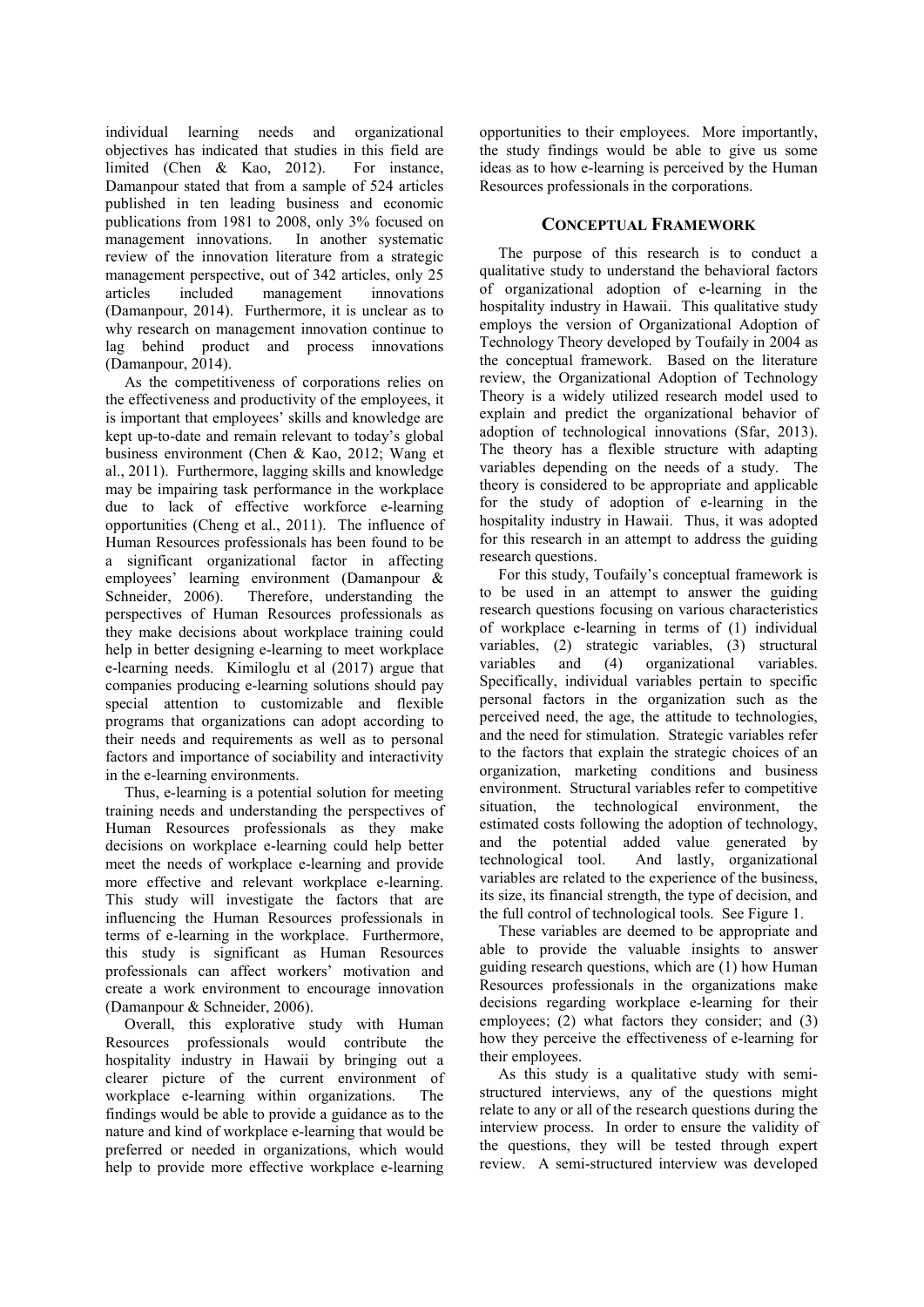in alignment to the research purpose statement, research questions and research design as recommended by Bryman, (2012). The interview protocol includes questions that seek insights to the research questions involving (1) individual variables, (2) strategic variables, (3) structural variables and (4) organizational. In order to answer to the guiding research questions, first the interview questions were developed and tested through expert review. Interviews will be conducted with the selected sample population. Typically, semi-structured interview questions will be employed to gain insights to the core of the research questions (Yin, 2008). The Human Resources professionals' participants will be asked open-ended questions to discuss what factors they may think important when making decisions for adoption of e-learning.



Figure 1. Toufaily's General Conceptual Framework of Adoption of Innovation by Firms. Reprinted from Sfar, W. J. (2013). Determinants of Organizational

Adoption of Technological Innovations: Case of Electronic-Banking. Communications of the IBIMA, 2013, 1.

#### **Summary of Methodology**

This study will attempt to find insights to answer the guiding research questions through (a) qualitative methods using semi-structured interviewing; (b) open coding and thematic analysis; and (c) qualitative descriptive techniques (Ary, Jacobs, Sorensen, & Walker, 2014; Bryman, 2012; Yin, 2008). The qualitative study will explore the perceptions of Human Resources professionals in relation to decision making about workplace e-learning.

Utilizing a qualitative study employing interpretive methods is deemed to be appropriate to describe and interpret a phenomenon or process (Ary et al., 2014).

This study examines Human Resources professionals' understanding of and perceptions about e-learning within the organizations. In general, an interpretive approach is considered to be appropriate for this qualitative study as it attempts to understand events, processes, and activities from the perceptions of the participants and identity recurrent patterns or themes (Ary et al., 2011).

### **Summary of Methodology**

One of the limitations to this research study is my positionality. As I have been in the LTEC PhD program for the past several years, I have developed certain assumptions and perspectives about e-learning and its applications to the workplace. Also, I have experience working as a Workforce Development specialist in the Office of Continuing Education and Training at Kapiolani Community College, therefore, I have certain preconceived ideas and expectations for professional development courses in the workplace. Neyland (2008) considers this a research limitation because the participant observer may affect the situation being observed in unknown ways. Thus, my positionality may unconsciously affect the situation, analysis and interpretation of my findings.

Another limitation is the nature of self-reporting, which may bring out the bias of the interviewee for the study (Neyland, 2008; Bryman, 2012). Finally, there is a possibility of decreased generalizability of findings as the sample procedures would make use of criterion and snowball sampling procedure of this study (Neyland, 2008; Bryman, 2012). Finally, geographic and industry type limitations should be mentioned as the study will be conducted in organizations in the hospitality industry in Hawaii.

## **REFERENCES**

- Ary, D., Jacobs, L. C., Sorensen, C. K., & Walker, D. A. (2014*). Introduction to research in education*  $(9<sup>th</sup>$  ed., pp. 205-252). Boston, MA: Cengage.
- Bryman, A., (2012). *Social Research Methods.* New York, NY: Oxford University Press.
- Buhalis, D., & Law, R. (2008). Progress in information technology and tourism management: 20 years on and 10 years after the Internet—The state of eTourism research. *Tourism management*, *29*(4), 609-623.
- Chen, H. J., & Kao, C. H. (2012). Empirical validation of the importance of employees' learning motivation for workplace e-learning in Taiwanese organisations. *Australasian Journal of Educational Technology*, *28*(4), 580-598
- Cheng, B., Wang, M., Yang, S.J.H. Yang, & Peng, K.J., (2011). Acceptance of competency-based workplace e-learning systems: Effects of individual and peer learning support. *Computers & Education 57*(1), 1317-1333. doi:10.1016/j.compedu.2011.01.018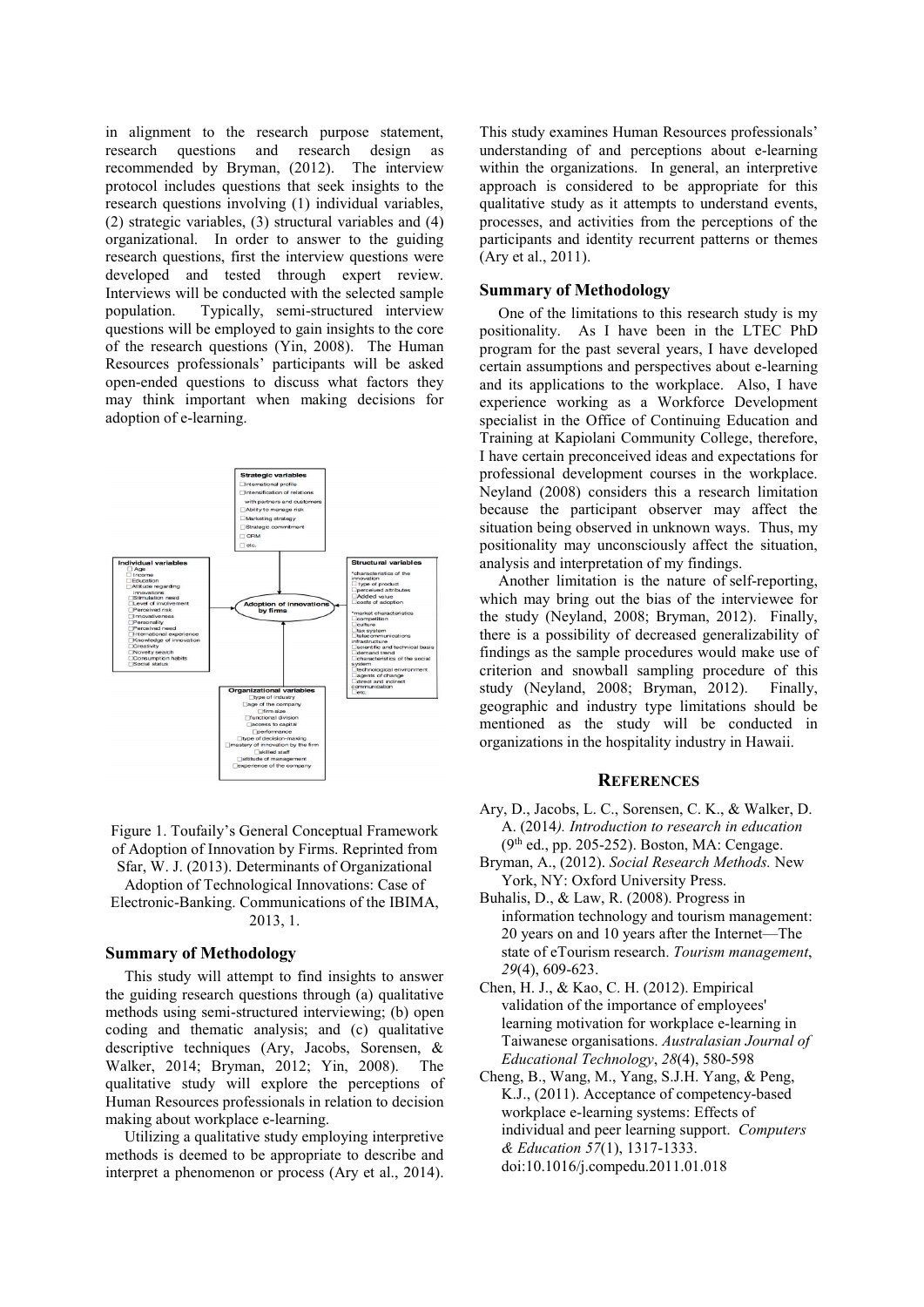Cho, W., & Schmelzer, C. D. (2000). Just-in-time education: tools for hospitality managers of the future?. *International Journal of Contemporary Hospitality Management*, *12*(1), 31-37.

Chong, M. C., Francis, K., Cooper, S., Abdullah, K. L., Hmwe, N. T. T., & Sohod, S. (2016). Access to, interest in and attitude toward e-learning for continuous education among Malaysian nurses. *Nurse education today*, *36*, 370-374.

Damanpour, F. (2014). Footnotes to research on management innovation. Organization Studies, 39(5), 1265–1285.

Damanpour, F., & Aravind, D. (2012a). Managerial innovation: Conceptions, processes, and antecedents. Management and Organization Review, 8(2), 423–454.

Damanpour, F., & Aravind, D. (2012b). A review of research on organizational structure and innovation: From organic to ambidextrous structure. In M. D. Mumford (Ed.), Handbook of organizational creativity (pp. 483–513). Boston: Academic Press.

Damanpour, F., & Schneider, M. (2006). Phases of the adoption of innovation in organizations: Effects of environment, organization and top managers. *British journal of Management*, *17*(3), 215-236.

Damanpour, F., Sanchez, F., & Chiu, H. H. (2017). Management Innovativeness: Effects of internal and external involvement and implementation actions. Paper presented at the European Academy of Management, Glasgow.

Dawley, L., & Dede, C. (2014). Situated learning in virtual worlds and immersive simulations. In Spector, J. M., Merrill, M. D., Elen, J. & Bishop, M. J., *Handbook of research for educational communications and technology* (4<sup>th</sup> ed.), 723-734. New York, NY: Springer. doi 10.1007/978-1- 4614-3185-5

European Commission. Directorate-General for Employment. (2001). *Promoting a European Framework for Corporate Social Responsibility: Green Paper*. Office for Official Publications of the European Communities

Gratton, L., & Scott, A. (2016). *The 100-year Life: Living and Working in an Age of Longevity*. Bloomsbury Publishing.

Jia, H., Wang, M., Ran, W., Yang S.J.H., Liao, J., & Chiu, D.K.W., (2011). Design of a performanceoriented workplace e-learning system using ontology. *Expert Systems with Applications 38*(4), 3372-3382. doi:1016/j.eswa.2010.08.122

Kalbaska, N., Lee, H. A., Cantoni, L., & Law, R. (2013). UK travel agents' evaluation of e-learning courses offered by destinations: An exploratory study. *Journal of Hospitality, Leisure, Sport & Tourism Education*, *12*(1), 7-14.

Kimiloglu, H., Ozturan, M., & Kutlu, B. (2017). Perceptions about and attitude toward the usage of e-learning in corporate training. *Computers in Human Behavior*, *72*, 339-349

Moore, M. G., & Kearsley, G. (2011). *Distance education: A systems view of online-learning*. Cengage-learning.

Neyland, D. (2008). *Organizational Ethnography*. Thousand Oaks, CA: Sage Publications.

Ogawa, Michael-Brian C. (2015). Interactions and innovation in educational on-line communities. Retrieved from http://etec.Hawai'i.edu/proceedings/2015/ogawa.p df

Oh, E., & Reeves, T.C. (2014). Generational Differences and the Integration of Technology in Learning, Instruction, and Performance. In Spector, J. M., Merrill, M. D., Elen, J. & Bishop, M J. (Eds) (2014). *Handbook of research for educational communications and technology* (4th edition). (pp. 819-828) New York, NY: Springer. doi: 10.1007/978-1-4614-3185-5

Oliver, M., & Carr, D. (2009). Learning in virtual worlds: Using communities of practice to explain how people learn from play. *British Journal of Educational Technology, 40*(3), 444-457. doi: 10.1111/j.1467-8535.2009.00948.x Retrieved from

http://edtc6325group2.pbworks.com/f/Learning\_in \_VirtualWorlds.pdf

Payne, A. M., Stephenson, J. E., Morris, W. B., Tempest, H. G., Mileham, A., & Griffin, D. K. (2009). The use of an e-learning constructivist solution in workplace e-learning. *International Journal of Industrial Ergonomics, 39*, 548-553.

Pineda-Herrero, P., Quesada, C., & Stoian, A. (2011). Evaluating the efficacy of e-learning in Spain: A diagnosis of learning transfer factors affecting elearning. *Procedia-Social and Behavioral Sciences*, *30*, 2199-2203.

Sfar, W. J. (2013). Determinants of Organizational Adoption of Technological Innovations: Case of Electronic-Banking. *Communications of the IBIMA*, *2013*, 1.

Stone, D. L., Deadrick, D. L., Lukaszewski, K. M., & Johnson, R. (2015). The influence of technology on the future of human resource management. *Human Resource Management Review*, *25*(2), 216-231.

Wang, M., Vogel, D., & Ran, W. (2011). Creating a performance-oriented e-learning environment: A design science approach. *Information & Management 48*(7), 260-269. doi: 10.1016/j.im.2011.06.003

Yin, R. K. (2008). *Case study research: Design and methods* (4th ed.). Los Angeles, CA: SAGE.